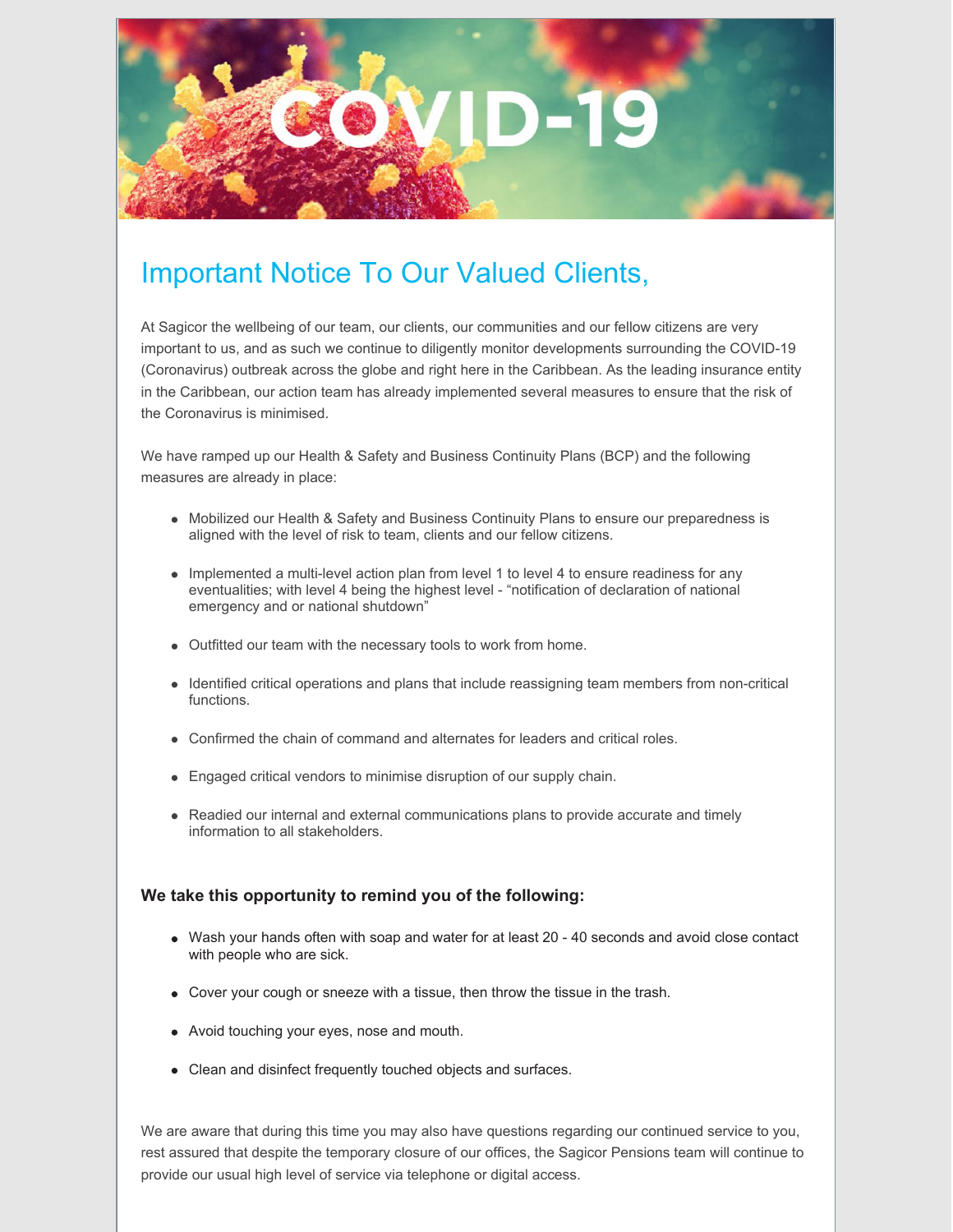Kindly note the following:

### **CONTACTING US**

Our Contact Centre remains fully operational from 8:00 a.m. to 8:00 p.m.; however, we remind you that we can also be reached digitally via our website live chat.

- Aruba customers: 1 297-588-5042
- Barbados customers: 1 246-467-7707/467-5300
- Belize customers: 1 501-223-3147
- Curacao customers: (599) 9 734-4444
- EC customers: 1-800-744-7707

# **CONTRIBUTIONS**

All efforts are being made to facilitate the regular processing of client contributions paid by cheque, however, clients are encouraged to make payments online directly to Sagicor's bank accounts.

| <b>TERRITORY</b>   | <b>SAGICOR INTERNATIONAL</b><br><b>BALANCED FUND</b> | <b>SWIFT CODE</b> | <b>ADDRESS</b>         | <b>NAME ON ACCOUNT</b> |
|--------------------|------------------------------------------------------|-------------------|------------------------|------------------------|
| <b>ANTIGUA</b>     | 106-2554                                             | <b>FCIBAGAG</b>   | St. John's, Antigua    | Sagicor Life Inc       |
| <b>DOMINICA</b>    | $103 - 4363$                                         | <b>FCIBDMDM</b>   | Dominica               | Sagicor Life Inc       |
| <b>GRENADA</b>     | 104-9891                                             | <b>FCIBGDGD</b>   | St. Georges, Grenada   | Sagicor Life Inc       |
| <b>MONTSERRAT</b>  | 106-2554                                             | <b>FCIBAGAG</b>   | St. John's, Antigua    | Sagicor Life Inc       |
| <b>ST KITTS</b>    | 121-4742                                             | <b>FCIBKNSK</b>   | Basseterre, St. Kitts  | Sagicor Life Inc       |
| ST LUCIA           | 269-1300                                             | <b>FCIBLCLC</b>   | Castries, St. Lucia    | Sagicor Life Inc       |
| <b>ST. VINCENT</b> | 110-0681                                             | <b>FCIBVCVC</b>   | Kingstown, St. Vincent | Sagicor Life Inc       |

| <b>TERRITORY</b>   | <b>SAGICOR LIFE INC</b> | <b>SWIFT CODE</b> | <b>ADDRESS</b>         | NAME ON ACCOUNT   |
|--------------------|-------------------------|-------------------|------------------------|-------------------|
| <b>ANTIGUA</b>     | 106-2457                | <b>FCIBAGAG</b>   | St. John's, Antigua    | Sagicor Life Inc  |
| <b>DOMINICA</b>    | 103-4398                | <b>FCIBDMDM</b>   | Dominica               | Sagicor Life Inc  |
| <b>GRENADA</b>     | 104-9888                | <b>FCIRGDGD</b>   | St. Georges, Grenada   | Sagicor Life Inc  |
| <b>MONTSERRAT</b>  | 106-2481                | <b>FCIBAGAG</b>   | St. John's, Antiqua    | Sagicor Life Inc. |
| <b>ST KITTS</b>    | 101-0985                | <b>FCIBKNSK</b>   | Basseterre, St. Kitts  | Sagicor Life Inc. |
| ST LUCIA           | $111 - 6825$            | <b>FCIBLCLC</b>   | Castries, St. Lucia    | Sagicor Life Inc  |
| <b>ST. VINCENT</b> | 109-4592                | <b>FCIBVCVC</b>   | Kingstown, St. Vincent | Sagicor Life Inc  |

| Pav:               | First Citizens Bank (Barbados) Limited<br>No. 2 Broad Street, Bridgetown |
|--------------------|--------------------------------------------------------------------------|
| <b>SWIFT Code:</b> | <b>FCTTBBBB</b>                                                          |
|                    | $P_1 = -1 - -1$ $P_2 = 1 - -1$                                           |

Sagicor Life Inc<br>Cecil F. De Caires Building, Wildey, St. Michael

**Account Number** 

**Account Name** 

500-0003-2263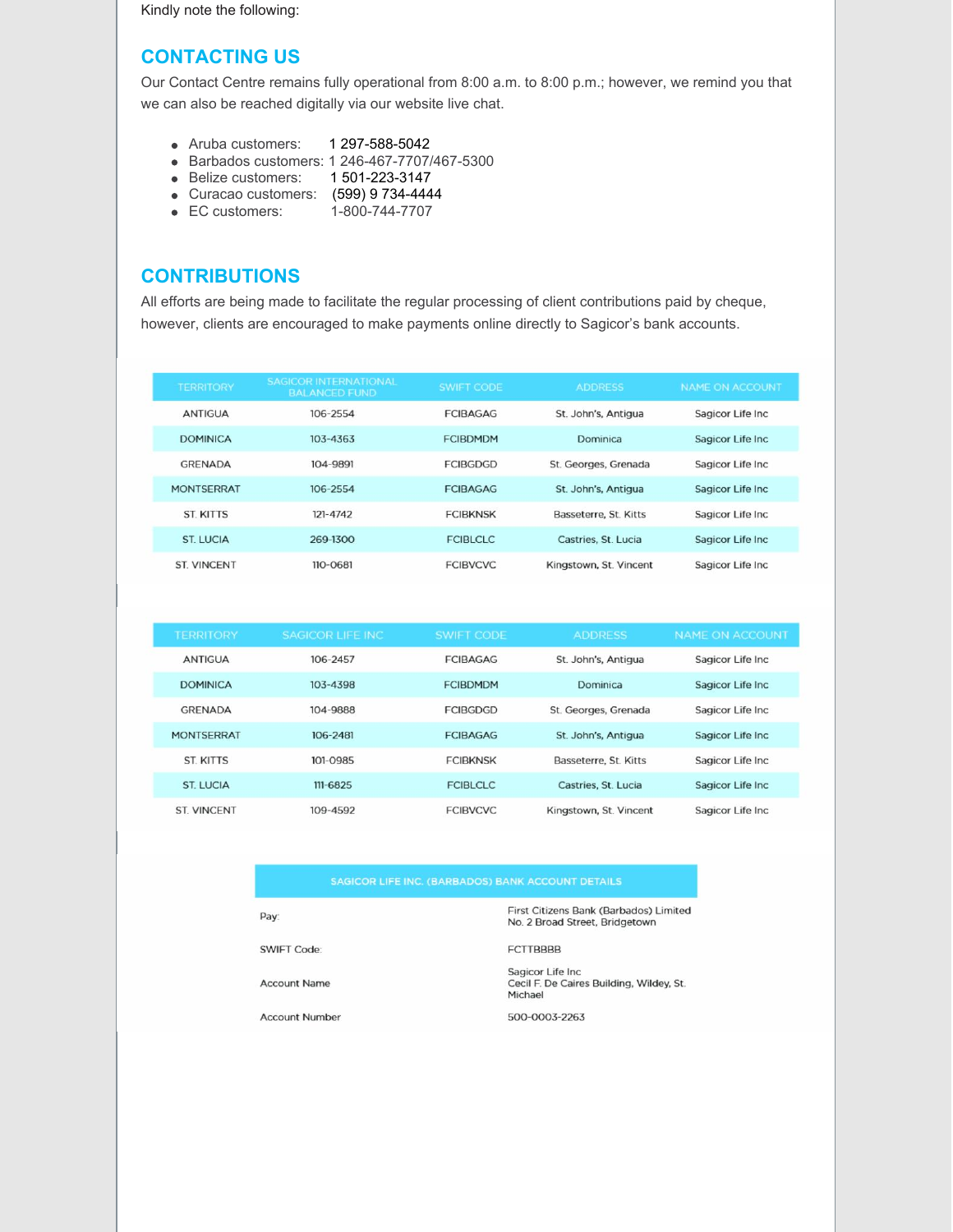|                       | <b>SAGICOR (EQUITY) FUND BANK ACCOUNT DETAILS</b>                                     |
|-----------------------|---------------------------------------------------------------------------------------|
| Pay:                  | First Citizens Bank (Barbados) Limited<br>No. 2 Broad Street, Bridgetown              |
| SWIFT Code:           | <b>FCTTBBBB</b>                                                                       |
| <b>Account Name</b>   | Sagicor Segregated Equity Fund<br>Cecil F. De Caires Building, Wildey, St.<br>Michael |
| <b>Account Number</b> | 500-0000-6076                                                                         |
|                       | <b>SAGICOR LIFE INC. (BARBADOS) BANK ACCOUNT DETAILS</b>                              |
| Pay:                  | First Citizens Bank (Barbados) Limited<br>No. 2 Broad Street, Bridgetown              |
| SWIFT Code:           | <b>FCTTBBBB</b>                                                                       |
| <b>Account Name</b>   | Sagicor Life Inc<br>Cecil F. De Caires Building, Wildey, St.<br>Michael               |
| <b>Account Number</b> | 500-0003-2263                                                                         |

# **PENSION & BENEFIT DISBURSEMENTS**

Disbursements will be facilitated via direct credit once the bank account details are provided.We are presently contacting pensioners for whom we do not have banking information, in order to facilitate future payments by direct deposit. Alternatively, cheques will be mailed, with clients being asked, for their safety and that of our employees, to refrain from coming to the office to collect.

# **BENEFIT CALCULATIONS**

Measures have been put in place to facilitate the submission of scanned Status Change forms with corresponding documents. These documents should be sent to pension services@sagicor.com . Option letters will be emailed as needed.

# **MEMBER CHANGES**

Trustees/Administrators are encouraged to submit documents via email to [pension\\_services@sagicor.com](mailto:pension_services@sagicor.com) .

# **POSTAGES & COURIERS**

We encourage all clients to submit any official documentation via email topension services@sagicor.com

# **CORRESPONDENCE**

.

Our internal systems are set up so that most of our correspondence is already received electronically.

Please continue to monitor your government news briefings and updates, traditional news agencies and reliable social media outlets for news on the pandemic. We also recommend that you visit the website of agencies such as World Health Organizations (WHO), Pan American Health Organization (PAHO), Centers for Disease Control and Prevention (CDC), and the Occupational Safety and Health Administration (OSHA) for continuous updates.

Sagicor will also share updates on the following digital platforms:

**Website** - Sagicor.com **Facebook** – @SagicorLifeInc and/or @SagicorGeneral **Instagram** – @SagicorLifeInc and/or @Sagicor.General **Twitter** – @SagicorGroup **LinkedIn** – Sagicor Financial Corporation Limited